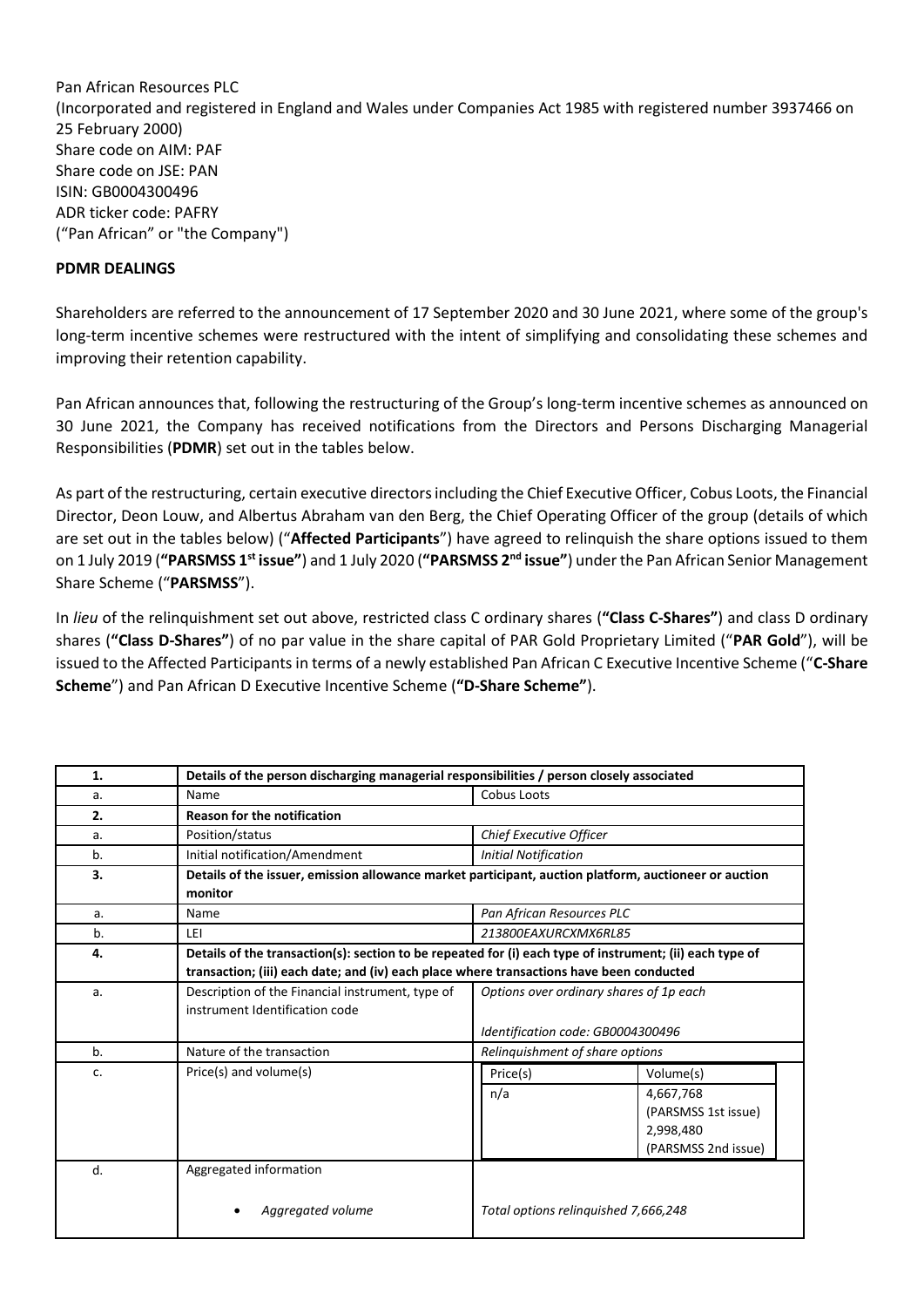|    | Price                    |              |
|----|--------------------------|--------------|
| e. | Date of the transaction  | 30 June 2021 |
|    | Place of the transaction | Off market   |

| 1.             | Details of the person discharging managerial responsibilities / person closely associated                |                                         |                     |  |
|----------------|----------------------------------------------------------------------------------------------------------|-----------------------------------------|---------------------|--|
| a.             | Name                                                                                                     | Deon Louw                               |                     |  |
| 2.             | <b>Reason for the notification</b>                                                                       |                                         |                     |  |
| a.             | Position/status                                                                                          | <b>Financial Director</b>               |                     |  |
| b.             | Initial notification/Amendment                                                                           | <b>Initial Notification</b>             |                     |  |
| 3.             | Details of the issuer, emission allowance market participant, auction platform, auctioneer or auction    |                                         |                     |  |
|                | monitor                                                                                                  |                                         |                     |  |
| a.             | Name                                                                                                     | Pan African Resources PLC               |                     |  |
| b.             | LEI                                                                                                      | 213800EAXURCXMX6RL85                    |                     |  |
| 4.             | Details of the transaction(s): section to be repeated for (i) each type of instrument; (ii) each type of |                                         |                     |  |
|                | transaction; (iii) each date; and (iv) each place where transactions have been conducted                 |                                         |                     |  |
| a.             | Description of the Financial instrument, type of                                                         | Options over ordinary shares of 1p each |                     |  |
|                | instrument Identification code                                                                           |                                         |                     |  |
|                |                                                                                                          | Identification code: GB0004300496       |                     |  |
| b <sub>1</sub> | Nature of the transaction                                                                                | Relinquishment of share options         |                     |  |
| c.             | Price(s) and volume(s)                                                                                   | Price(s)<br>Volume(s)                   |                     |  |
|                |                                                                                                          | n/a                                     | 3,826,998           |  |
|                |                                                                                                          |                                         | (PARSMSS 1st issue) |  |
|                |                                                                                                          |                                         | 2,458,387           |  |
|                |                                                                                                          |                                         | (PARSMSS 2nd issue) |  |
| d.             | Aggregated information                                                                                   |                                         |                     |  |
|                |                                                                                                          |                                         |                     |  |
|                | Aggregated volume                                                                                        | Total options relinguished 6,285,385    |                     |  |
|                |                                                                                                          |                                         |                     |  |
|                | Price                                                                                                    |                                         |                     |  |
|                |                                                                                                          |                                         |                     |  |
| e.             | Date of the transaction                                                                                  | 30 June 2021                            |                     |  |
| f.             | Place of the transaction                                                                                 | Off market                              |                     |  |

| 1. | Details of the person discharging managerial responsibilities / person closely associated                                                                                                            |                                                                              |  |
|----|------------------------------------------------------------------------------------------------------------------------------------------------------------------------------------------------------|------------------------------------------------------------------------------|--|
| a. | Name                                                                                                                                                                                                 | Albertus Abraham van den Berg                                                |  |
| 2. | Reason for the notification                                                                                                                                                                          |                                                                              |  |
| a. | Position/status                                                                                                                                                                                      | <b>Chief Operating Officer</b>                                               |  |
| b. | Initial notification/Amendment                                                                                                                                                                       | <b>Initial Notification</b>                                                  |  |
| 3. | Details of the issuer, emission allowance market participant, auction platform, auctioneer or auction<br>monitor                                                                                     |                                                                              |  |
| a. | Name                                                                                                                                                                                                 | Pan African Resources PLC                                                    |  |
| b. | LEI                                                                                                                                                                                                  | 213800EAXURCXMX6RL85                                                         |  |
| 4. | Details of the transaction(s): section to be repeated for (i) each type of instrument; (ii) each type of<br>transaction; (iii) each date; and (iv) each place where transactions have been conducted |                                                                              |  |
| a. | Description of the Financial instrument, type of<br>instrument Identification code                                                                                                                   | Options over ordinary shares of 1p each<br>Identification code: GB0004300496 |  |
| b. | Nature of the transaction                                                                                                                                                                            | Relinquishment of share options                                              |  |
| c. | Price(s) and volume(s)                                                                                                                                                                               | Price(s)<br>Volume(s)                                                        |  |
|    |                                                                                                                                                                                                      | n/a<br>1,244,444<br>(PARSMSS 1st issue)<br>799,406<br>(PARSMSS 2nd issue)    |  |
| d. | Aggregated information                                                                                                                                                                               |                                                                              |  |
|    | Aggregated volume                                                                                                                                                                                    | Total options relinguished 2,043,850                                         |  |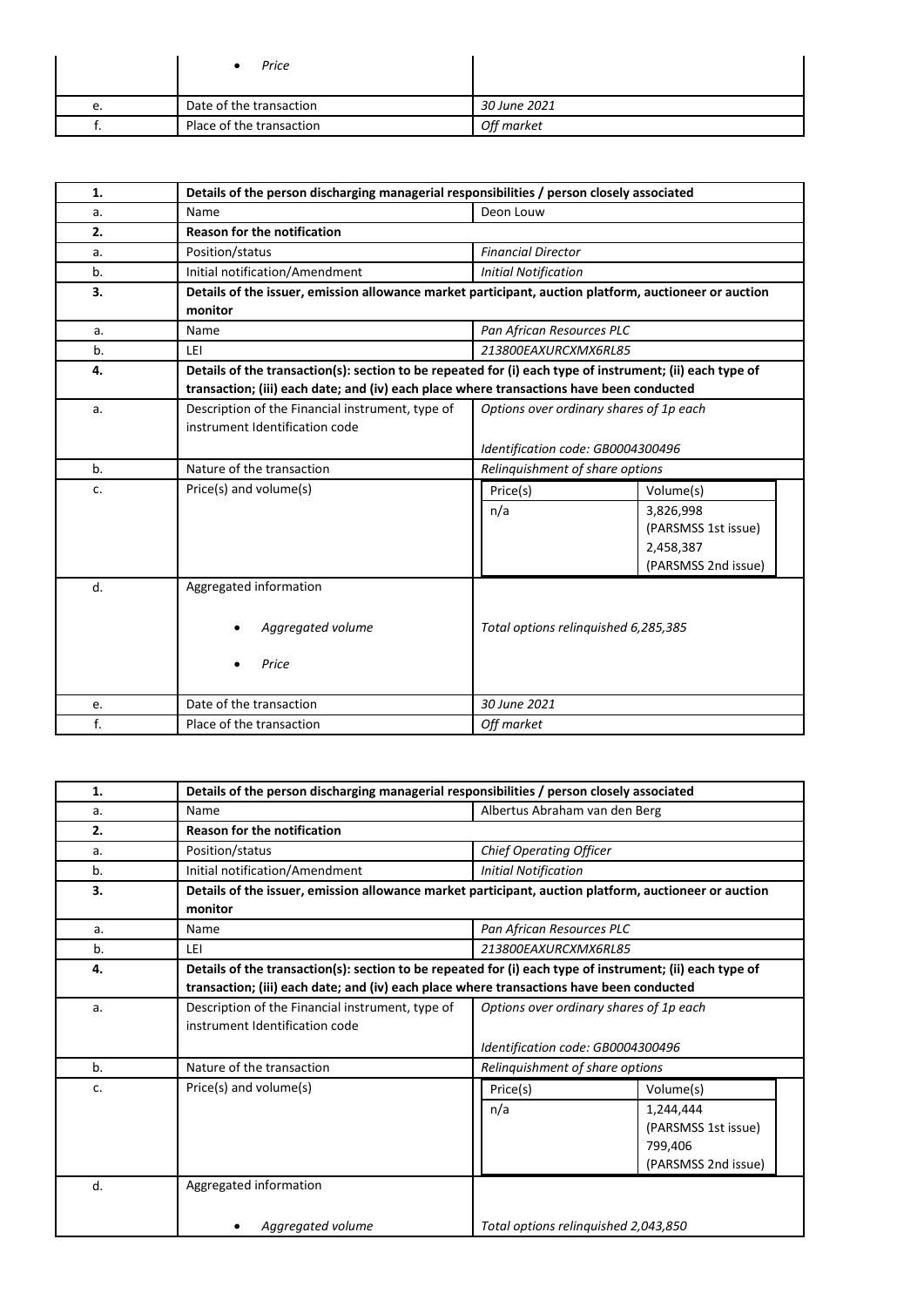|    | Price                    |              |
|----|--------------------------|--------------|
| e. | Date of the transaction  | 30 June 2021 |
|    | Place of the transaction | Off market   |

| 1. | Details of the person discharging managerial responsibilities / person closely associated                                                                                                            |                                                    |  |  |
|----|------------------------------------------------------------------------------------------------------------------------------------------------------------------------------------------------------|----------------------------------------------------|--|--|
| a. | Name                                                                                                                                                                                                 | Cobus Loots                                        |  |  |
| 2. | Reason for the notification                                                                                                                                                                          |                                                    |  |  |
| a. | Position/status                                                                                                                                                                                      | Chief Executive Officer                            |  |  |
| b. | Initial notification/Amendment                                                                                                                                                                       | <b>Initial Notification</b>                        |  |  |
| 3. | Details of the issuer, emission allowance market participant, auction platform, auctioneer or auction<br>monitor                                                                                     |                                                    |  |  |
| a. | Name                                                                                                                                                                                                 | <b>PAR Gold Proprietary Limited</b>                |  |  |
| b. | LEI                                                                                                                                                                                                  | N/A                                                |  |  |
| 4. | Details of the transaction(s): section to be repeated for (i) each type of instrument; (ii) each type of<br>transaction; (iii) each date; and (iv) each place where transactions have been conducted |                                                    |  |  |
| a. | Description of the Financial instrument, type of<br>instrument Identification code                                                                                                                   | Restricted class C ordinary shares of no par value |  |  |
| b. | Nature of the transaction                                                                                                                                                                            | Award of shares                                    |  |  |
| c. | Price(s) and volume(s)                                                                                                                                                                               | Volume(s)<br>Price(s)<br>R0.0001<br>4,434,380      |  |  |
| d. | Aggregated information<br>Aggregated volume<br>Price                                                                                                                                                 | See above                                          |  |  |
| e. | Date of the transaction                                                                                                                                                                              | 30 June 2021                                       |  |  |
| f. | Place of the transaction                                                                                                                                                                             | Off market                                         |  |  |

| 1. | Details of the person discharging managerial responsibilities / person closely associated                                                                                                            |                                                    |           |  |
|----|------------------------------------------------------------------------------------------------------------------------------------------------------------------------------------------------------|----------------------------------------------------|-----------|--|
| a. | Name                                                                                                                                                                                                 | <b>Cobus Loots</b>                                 |           |  |
| 2. | <b>Reason for the notification</b>                                                                                                                                                                   |                                                    |           |  |
| a. | Position/status                                                                                                                                                                                      | Chief Executive Officer                            |           |  |
| b. | Initial notification/Amendment                                                                                                                                                                       | <b>Initial Notification</b>                        |           |  |
| 3. | Details of the issuer, emission allowance market participant, auction platform, auctioneer or auction                                                                                                |                                                    |           |  |
|    | monitor                                                                                                                                                                                              |                                                    |           |  |
| a. | Name                                                                                                                                                                                                 | PAR Gold Proprietary Limited                       |           |  |
| b. | LEI                                                                                                                                                                                                  | N/A                                                |           |  |
| 4. | Details of the transaction(s): section to be repeated for (i) each type of instrument; (ii) each type of<br>transaction; (iii) each date; and (iv) each place where transactions have been conducted |                                                    |           |  |
| a. | Description of the Financial instrument, type of<br>instrument Identification code                                                                                                                   | Restricted class D ordinary shares of no par value |           |  |
| b. | Nature of the transaction                                                                                                                                                                            | Award of shares                                    |           |  |
| c. | Price(s) and volume(s)                                                                                                                                                                               | Price(s)                                           | Volume(s) |  |
|    |                                                                                                                                                                                                      | R0.0001                                            | 2,848,556 |  |
| d. | Aggregated information                                                                                                                                                                               |                                                    |           |  |
|    | Aggregated volume                                                                                                                                                                                    | See above                                          |           |  |
|    | Price                                                                                                                                                                                                |                                                    |           |  |
| e. | Date of the transaction                                                                                                                                                                              | 30 June 2021                                       |           |  |
| f. | Place of the transaction                                                                                                                                                                             | Off market                                         |           |  |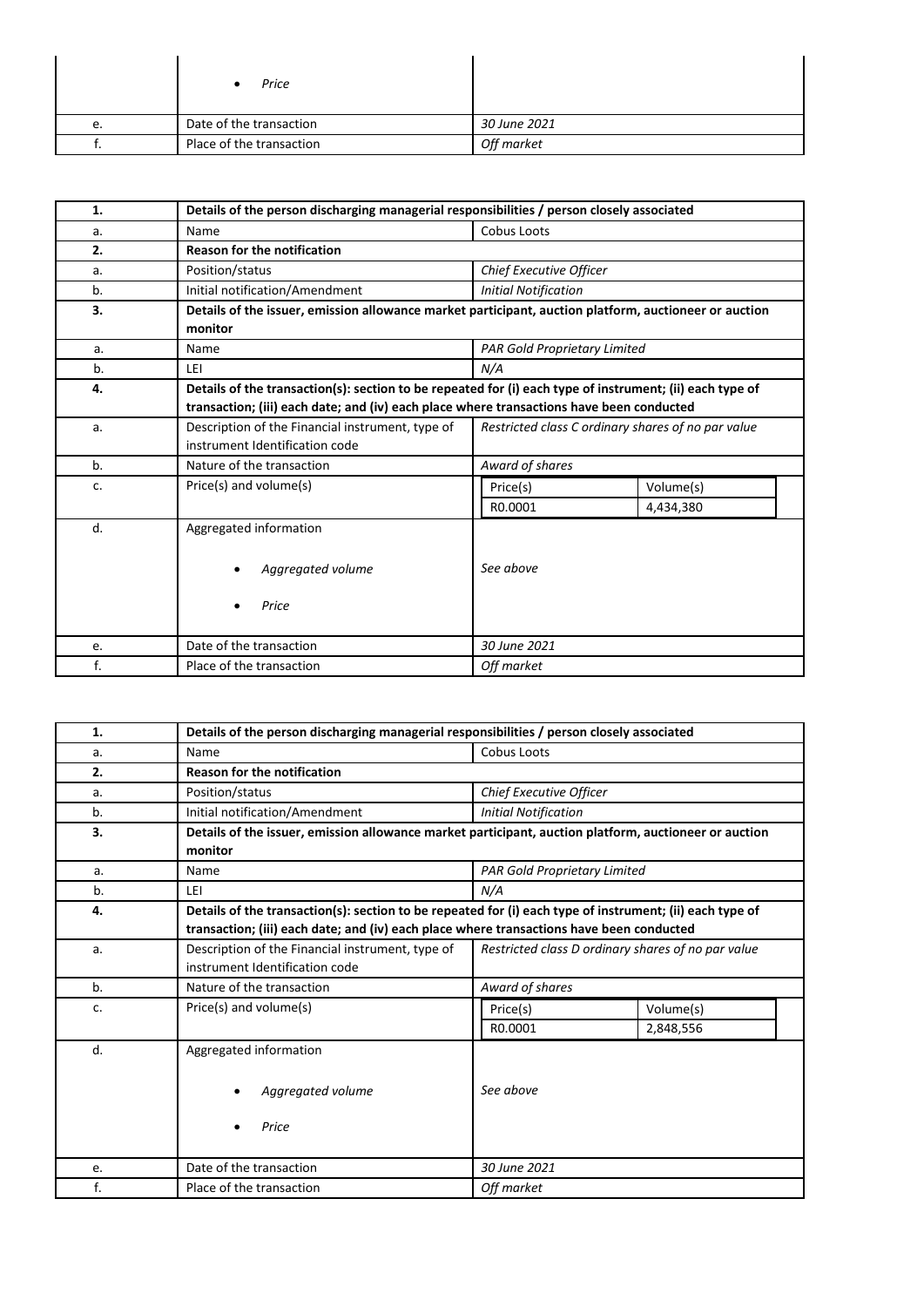| 1. | Details of the person discharging managerial responsibilities / person closely associated                                                                                                            |                                                    |                        |  |
|----|------------------------------------------------------------------------------------------------------------------------------------------------------------------------------------------------------|----------------------------------------------------|------------------------|--|
| a. | Name                                                                                                                                                                                                 | Deon Louw                                          |                        |  |
| 2. | <b>Reason for the notification</b>                                                                                                                                                                   |                                                    |                        |  |
| a. | Position/status                                                                                                                                                                                      | <b>Financial Director</b>                          |                        |  |
| b. | Initial notification/Amendment                                                                                                                                                                       | <b>Initial Notification</b>                        |                        |  |
| 3. | Details of the issuer, emission allowance market participant, auction platform, auctioneer or auction<br>monitor                                                                                     |                                                    |                        |  |
| a. | Name                                                                                                                                                                                                 | <b>PAR Gold Proprietary Limited</b>                |                        |  |
| b. | LEI                                                                                                                                                                                                  | N/A                                                |                        |  |
| 4. | Details of the transaction(s): section to be repeated for (i) each type of instrument; (ii) each type of<br>transaction; (iii) each date; and (iv) each place where transactions have been conducted |                                                    |                        |  |
| a. | Description of the Financial instrument, type of<br>instrument Identification code                                                                                                                   | Restricted class C ordinary shares of no par value |                        |  |
| b. | Nature of the transaction                                                                                                                                                                            | Award of shares                                    |                        |  |
| c. | Price(s) and volume(s)                                                                                                                                                                               | Price(s)<br>R0.0001                                | Volume(s)<br>3,635,648 |  |
| d. | Aggregated information<br>Aggregated volume<br>Price                                                                                                                                                 | See above                                          |                        |  |
| e. | Date of the transaction                                                                                                                                                                              | 30 June 2021                                       |                        |  |
| f. | Place of the transaction                                                                                                                                                                             | Off market                                         |                        |  |

| 1. | Details of the person discharging managerial responsibilities / person closely associated                                                                                                            |                                                    |           |  |
|----|------------------------------------------------------------------------------------------------------------------------------------------------------------------------------------------------------|----------------------------------------------------|-----------|--|
| a. | Name                                                                                                                                                                                                 | Deon Louw                                          |           |  |
| 2. | <b>Reason for the notification</b>                                                                                                                                                                   |                                                    |           |  |
| a. | Position/status                                                                                                                                                                                      | <b>Financial Director</b>                          |           |  |
| b. | Initial notification/Amendment                                                                                                                                                                       | <b>Initial Notification</b>                        |           |  |
| 3. | Details of the issuer, emission allowance market participant, auction platform, auctioneer or auction<br>monitor                                                                                     |                                                    |           |  |
| a. | Name                                                                                                                                                                                                 | <b>PAR Gold Proprietary Limited</b>                |           |  |
| b. | LEI                                                                                                                                                                                                  | N/A                                                |           |  |
| 4. | Details of the transaction(s): section to be repeated for (i) each type of instrument; (ii) each type of<br>transaction; (iii) each date; and (iv) each place where transactions have been conducted |                                                    |           |  |
| a. | Description of the Financial instrument, type of<br>instrument Identification code                                                                                                                   | Restricted class D ordinary shares of no par value |           |  |
| b. | Nature of the transaction                                                                                                                                                                            | Award of shares                                    |           |  |
| c. | Price(s) and volume(s)                                                                                                                                                                               | Price(s)                                           | Volume(s) |  |
|    |                                                                                                                                                                                                      | R0.0001                                            | 2,335,468 |  |
| d. | Aggregated information<br>Aggregated volume<br>Price                                                                                                                                                 | See above                                          |           |  |
| e. | Date of the transaction                                                                                                                                                                              | 30 June 2021                                       |           |  |
| f. | Place of the transaction                                                                                                                                                                             | Off market                                         |           |  |

|    | Details of the person discharging managerial responsibilities / person closely associated             |                                |  |
|----|-------------------------------------------------------------------------------------------------------|--------------------------------|--|
| a. | Albertus Abraham van den Berg<br>Name                                                                 |                                |  |
| z. | Reason for the notification                                                                           |                                |  |
| а. | Position/status                                                                                       | <b>Chief Operating Officer</b> |  |
|    | Initial notification/Amendment                                                                        | <b>Initial Notification</b>    |  |
|    | Details of the issuer, emission allowance market participant, auction platform, auctioneer or auction |                                |  |
|    | monitor                                                                                               |                                |  |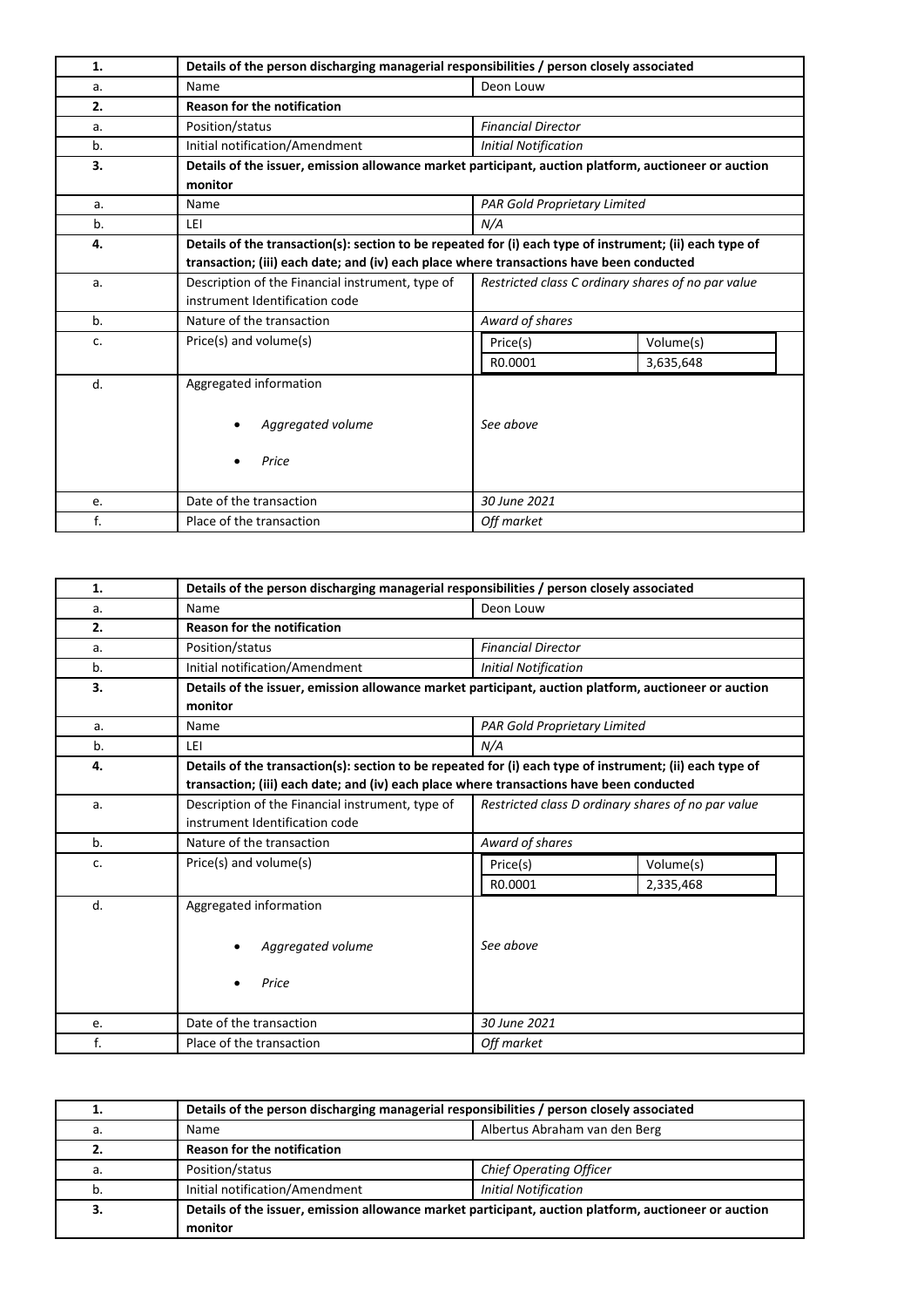| a. | Name                                                                                                                                                                                                 | <b>PAR Gold Proprietary Limited</b>                |  |
|----|------------------------------------------------------------------------------------------------------------------------------------------------------------------------------------------------------|----------------------------------------------------|--|
| b. | LEI                                                                                                                                                                                                  | N/A                                                |  |
| 4. | Details of the transaction(s): section to be repeated for (i) each type of instrument; (ii) each type of<br>transaction; (iii) each date; and (iv) each place where transactions have been conducted |                                                    |  |
| a. | Description of the Financial instrument, type of<br>instrument Identification code                                                                                                                   | Restricted class C ordinary shares of no par value |  |
| b. | Nature of the transaction                                                                                                                                                                            | Award of shares                                    |  |
| c. | Price(s) and volume(s)                                                                                                                                                                               | Volume(s)<br>Price(s)<br>R0.0001<br>1,182,222      |  |
| d. | Aggregated information<br>Aggregated volume<br>Price                                                                                                                                                 | See above                                          |  |
| e. | Date of the transaction                                                                                                                                                                              | 30 June 2021                                       |  |
| f. | Place of the transaction                                                                                                                                                                             | Off market                                         |  |

| 1. | Details of the person discharging managerial responsibilities / person closely associated                                                                                                            |                                                    |           |  |
|----|------------------------------------------------------------------------------------------------------------------------------------------------------------------------------------------------------|----------------------------------------------------|-----------|--|
| a. | Name                                                                                                                                                                                                 | Albertus Abraham van den Berg                      |           |  |
| 2. | <b>Reason for the notification</b>                                                                                                                                                                   |                                                    |           |  |
| a. | Position/status                                                                                                                                                                                      | <b>Chief Operating Officer</b>                     |           |  |
| b. | Initial notification/Amendment                                                                                                                                                                       | <b>Initial Notification</b>                        |           |  |
| 3. | Details of the issuer, emission allowance market participant, auction platform, auctioneer or auction<br>monitor                                                                                     |                                                    |           |  |
| a. | Name                                                                                                                                                                                                 | <b>PAR Gold Proprietary Limited</b>                |           |  |
| b. | LEI                                                                                                                                                                                                  | N/A                                                |           |  |
| 4. | Details of the transaction(s): section to be repeated for (i) each type of instrument; (ii) each type of<br>transaction; (iii) each date; and (iv) each place where transactions have been conducted |                                                    |           |  |
| a. | Description of the Financial instrument, type of<br>instrument Identification code                                                                                                                   | Restricted class D ordinary shares of no par value |           |  |
| b. | Nature of the transaction                                                                                                                                                                            | Award of shares                                    |           |  |
| c. | Price(s) and volume(s)                                                                                                                                                                               | Price(s)                                           | Volume(s) |  |
|    |                                                                                                                                                                                                      | R0.0001                                            | 759,436   |  |
| d. | Aggregated information<br>Aggregated volume<br>Price                                                                                                                                                 | See above                                          |           |  |
| e. | Date of the transaction                                                                                                                                                                              | 30 June 2021                                       |           |  |
| f. | Place of the transaction                                                                                                                                                                             | Off market                                         |           |  |

## For further information on Pan African, please visit the Company's website at

[www.panafricanresources.com](http://www.panafricanresources.com/)

Rosebank

30 June 2021

For further information on Pan African, please visit the Company's website at